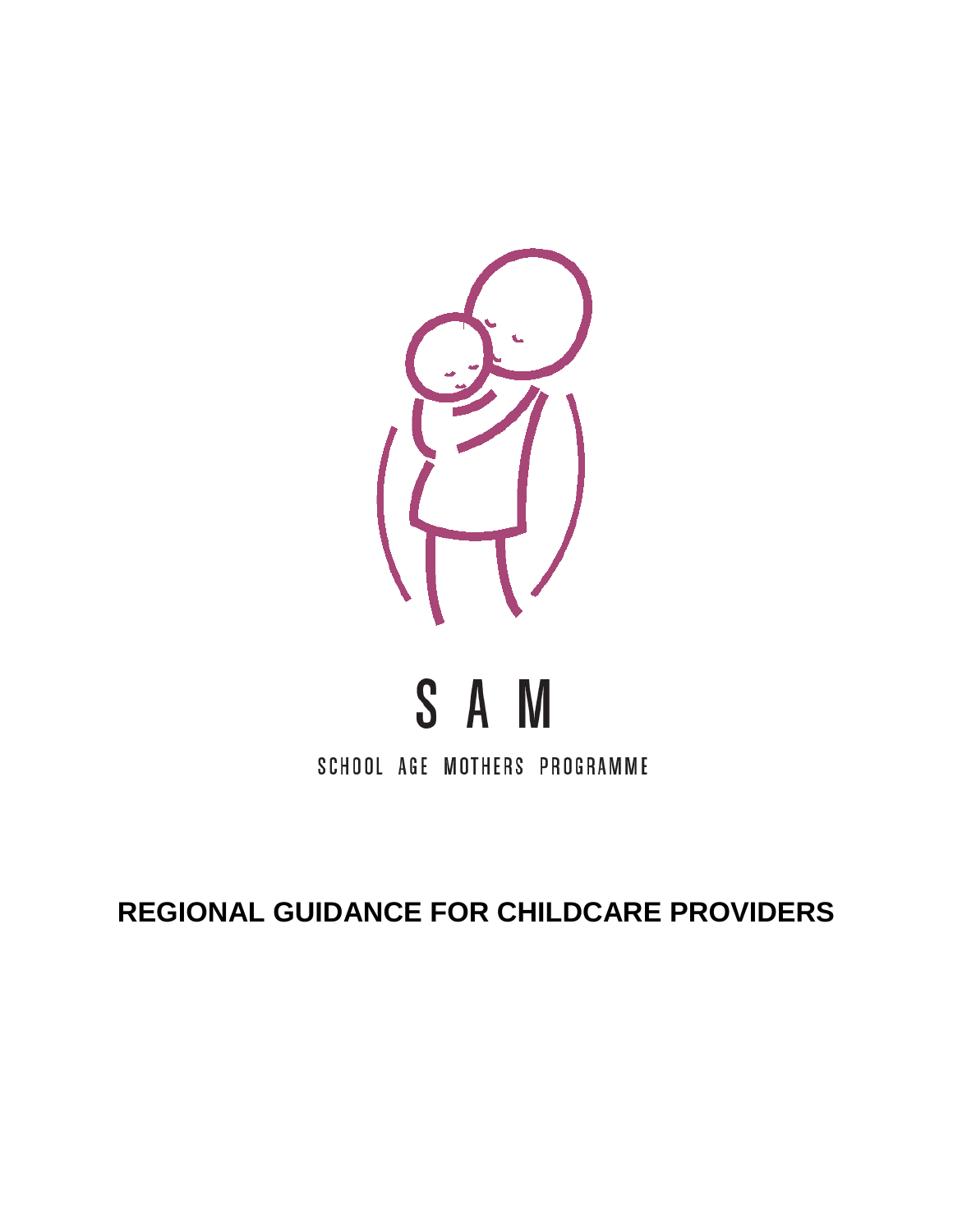## **SCHOOL AGE MOTHERS' PROGRAMME**

## **Childcare Costs: Arrangements from 1 July 2016**

## **What is the School Age Mother's (SAM) Programme?**

The SAM Programme supports pregnant teenagers and young mothers to remain at school to complete compulsory schooling and where appropriate up to age 19 years. The SAM Programme is managed by the Education Authority. We offer a holistic model of support to enable school age mothers to get the best out of their education while bringing up their child. A wide range of different supports are offered, including assistance towards childcare costs.

#### **Which young women get assistance with childcare costs?**

Assistance with childcare cost is provided to young women who request it subject to the following conditions:

- Under 19 years at the start of a course of study in a school or under 19 years and committed to returning to school once the baby is born;
- An appropriate assessment has been completed, including confirmation that childcare is required to enable the young women to continue with studies in school; and
- The SAMs Co-ordinator will request evidence that the childcare provider appears on the trust's current register and has appropriate public liability insurance.

Continued support with childcare costs is dependent on the young women attending school on a regular basis.

#### **What funding is provided towards childcare costs?**

Assistance with childcare costs is provided through the Education Authority.

From 1 September 2012, the following costs are covered under current arrangements:

- Assistance will be provided on the basis of actual costs of childcare up to a maximum of £165 per week for each child.
- Deposits to secure places will be paid in-line with the provider's terms and conditions, to a maximum of £300.
- A retainer fee may be paid to ensure that the childcare place is kept available during such periods as school term and summer breaks. This must be agreed separately between the Education Authority and the childcare provider.

#### **How will payments be made?**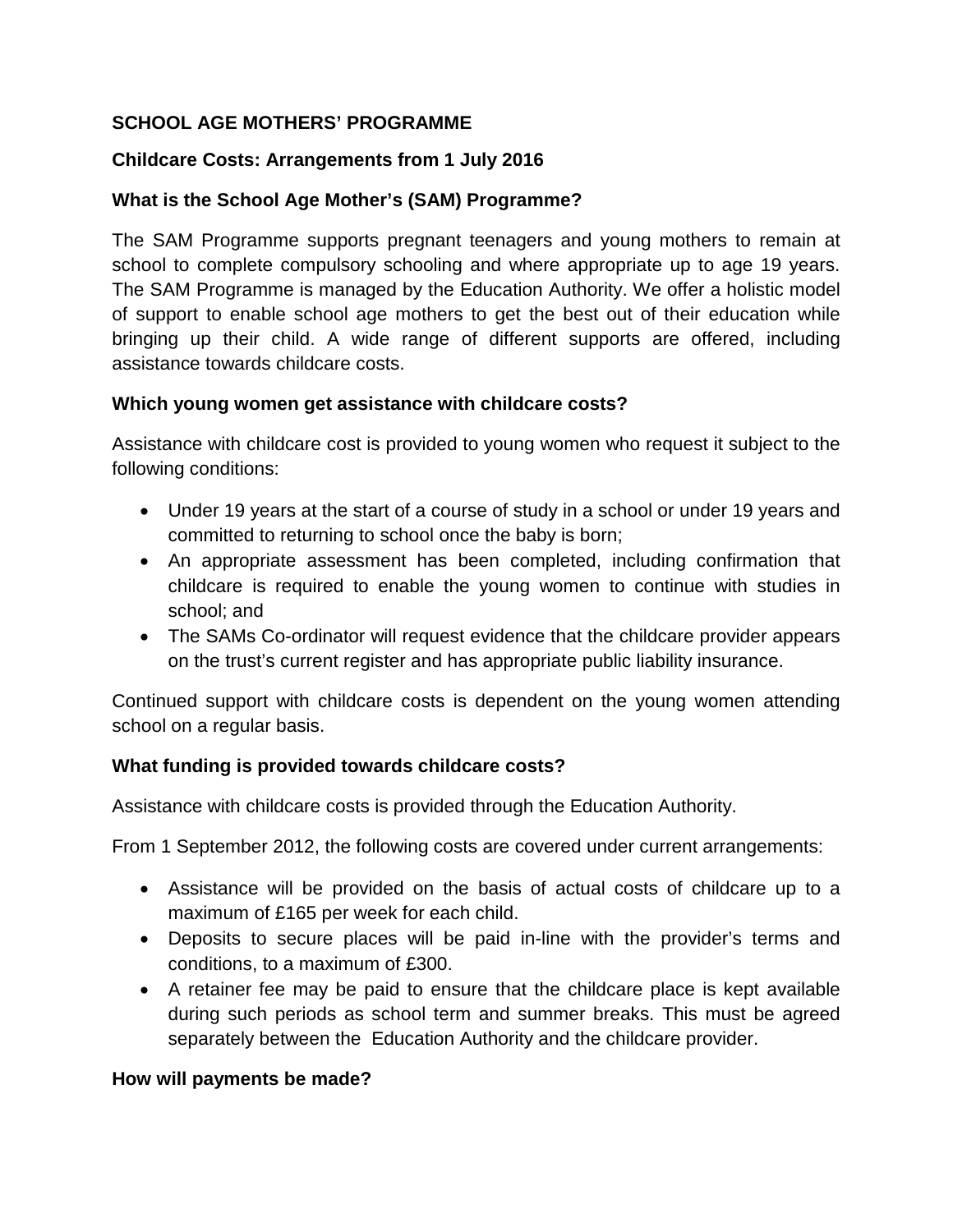The Education Authority will pay the childcare provider directly. This is normally done on a monthly basis upon receipt of an invoice made out to the EA and accompanied by the monthly time sheet. All invoices must clearly state the name of the mother, the baby and the period covered by the invoice.

If the placement is terminated prematurely, the EA will honour any existing notification agreement, in line with the childcare provider's normal contractual arrangements.

**Your local SAM coordinator is**

**Name:**

**Address:**

**Tel No:**

**E-mail:**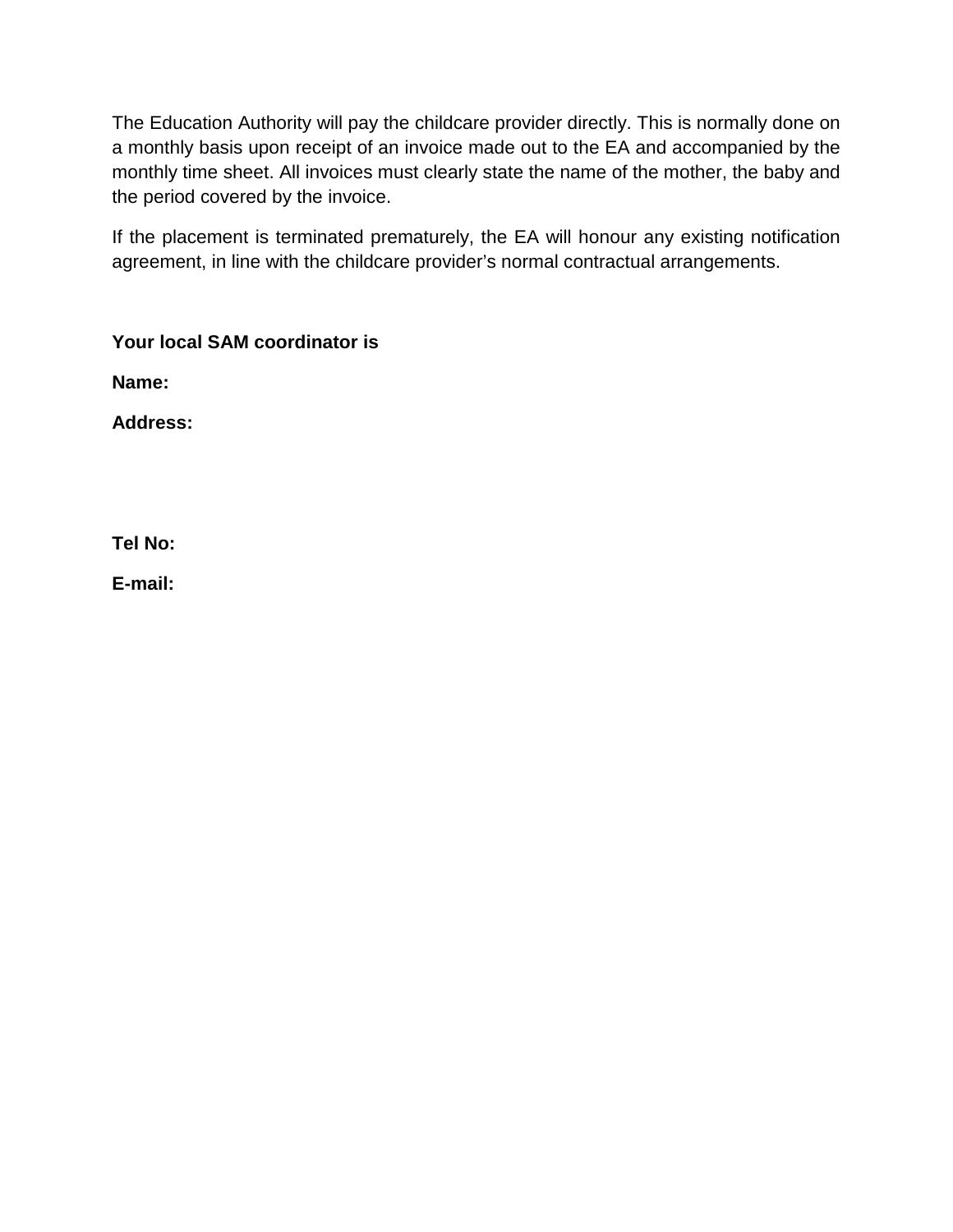#### **DECLARATION BY CHILDCARE PROVIDER**

- 1. I confirm that I have received a copy of the details of the SAM Programme arrangements for assistance towards the costs of childcare.
- 2. I agree as part of my contract with ( ) Education Authority to provide childcare to do the following:
	- To notify the SAM Co-ordinator immediately there is any change in my registration status as a childcare provider;
	- To maintain appropriate public liability insurance;
	- To comply with relevant health and safety and safeguarding regulations;
	- To provide all information required necessary to assist in prompt payment;
	- To communicate any alterations in my service promptly to the young woman and SAM Co-ordinator; and
	- To notify the Board immediately when the young woman withdraws her child(ren) and forward a copy of any letter of termination from the family.
	- Both parties to provide 4 weeks notice of termination of contract
	- To inform the SAMs Co-ordinator if there are any childcare protection concerns with the young person or child. We would also askthat you inform the young person that you have concerns and that you will be contacting Social Services and SAM Co-ordinator.

| Name:    |  |
|----------|--|
| Address: |  |
|          |  |
|          |  |